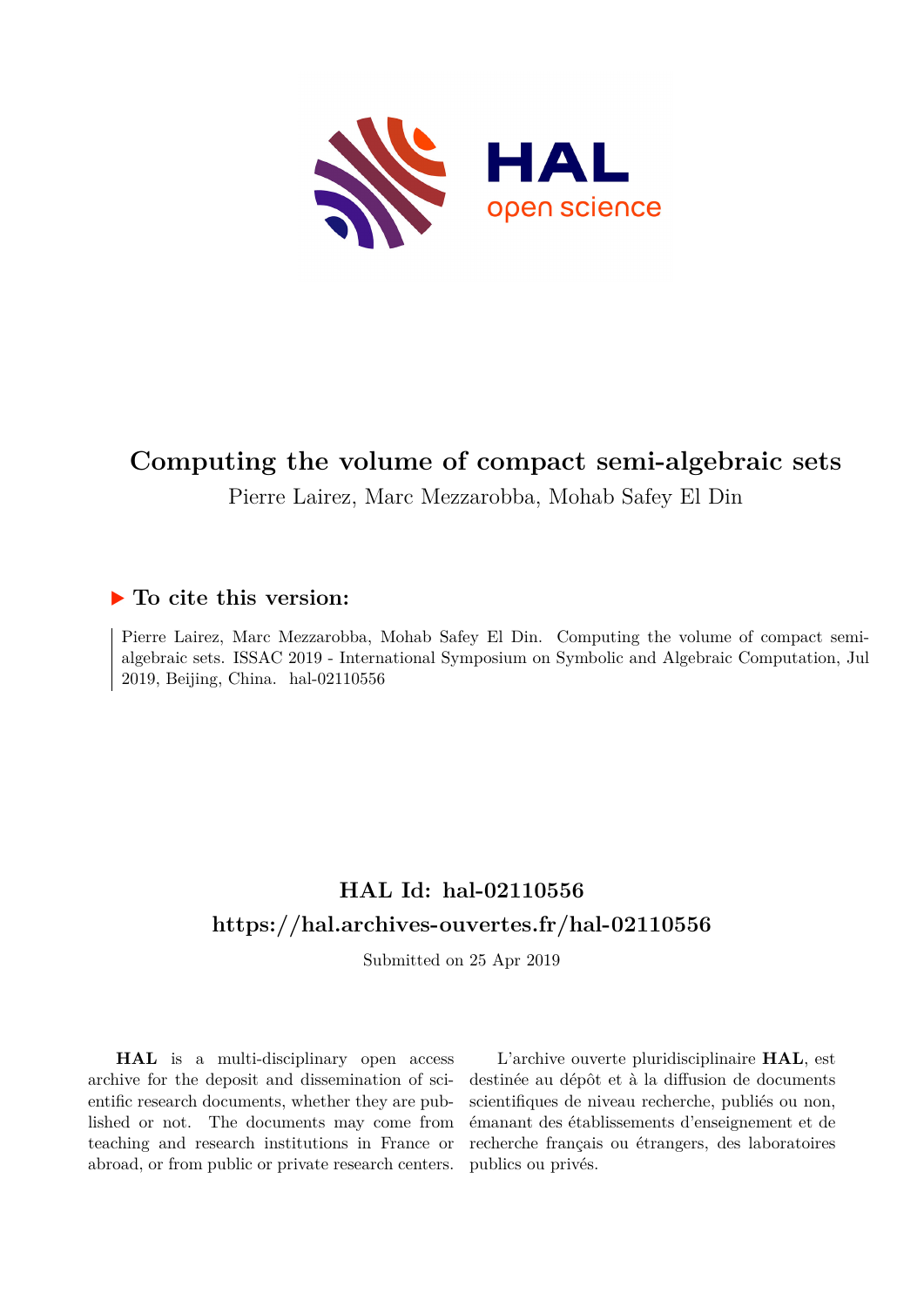# Computing the volume of compact semi-algebraic sets

Pierre Lairez Inria France pierre.lairez@inria.fr

Marc Mezzarobba Sorbonne Université, CNRS, Laboratoire d'Informatique de Paris 6, LIP6, Équipe PeQuaN F-75252, Paris Cedex 05, France marc@mezzarobba.net

Mohab Safey El Din Sorbonne Université, CNRS, Inria, Laboratoire d'Informatique de Paris 6, LIP6, Équipe PolSys F-75252, Paris Cedex 05, France mohab.safey@lip6.fr

# ABSTRACT

Let  $S \subset \mathbb{R}^n$  be a compact basic semi-algebraic set defined as the real solution set of multivariate polynomial inequalities with rational coefficients. We design an algorithm which takes as input a polynomial system defining S and an integer  $p \geq 0$  and returns the n-dimensional volume of S at absolute precision  $2^{-p}$ .<br>Our algorithm relies on the relationship between

Our algorithm relies on the relationship between volumes of semi-algebraic sets and periods of rational integrals. It makes use of algorithms computing the Picard-Fuchs differential equation of appropriate periods, properties of critical points, and high-precision numerical integration of differential equations.

The algorithm runs in essentially linear time with respect to  $p$ . This improves upon the previous exponential bounds obtained by Monte-Carlo or moment-based methods. Assuming a conjecture of Dimca, the arithmetic cost of the algebraic subroutines for computing Picard-Fuchs equations and critical points is singly exponential in n and polynomial in the maximum degree of the input.

# **KEYWORDS**

Semi-algebraic sets; Picard-Fuchs equations; Symbolic-numeric algorithms

#### ACM Reference Format:

Pierre Lairez, Marc Mezzarobba, and Mohab Safey El Din. 2019. Computing the volume of compact semi-algebraic sets. In International Symposium on Symbolic and Algebraic Computation (ISSAC '19), July 15–18, 2019, Beijing, China. ACM, New York, NY, USA, 8 pages. [https://doi.org/10.1145/3326229.](https://doi.org/10.1145/3326229.3326262) [3326262](https://doi.org/10.1145/3326229.3326262)

# 1 INTRODUCTION

Semi-algebraic sets are the subsets of  $\mathbb{R}^n$  which are finite unions of real solution sets to polynomial systems of equations and inequalities with coefficients in R. Starting from Tarski's algorithm for quantifier elimination [39] improved by Collins through the Cylindrical Algebraic Decomposition algorithm [11], effective real algebraic geometry yields numerous algorithmic innovations and

© 2019 Copyright held by the owner/author(s). Publication rights licensed to the Association for Computing Machinery.

ACM ISBN 978-1-4503-6084-5/19/07...\$15.00

<https://doi.org/10.1145/3326229.3326262>

asymptotically faster routines for problems like deciding the emptiness of semi-algebraic sets, answering connectivity queries or computing Betti numbers [e.g., 3, 6, 7, 36, 37]. The output of all these algorithms is algebraic in nature. In this paper, we study the problem of computing the volume of a (basic) compact semi-algebraic set  $S \subset \mathbb{R}^n$  defined over Q. The output may be transcendental: for instance, the area of the unit circle in  $\mathbb{R}^2$  is  $\pi$ .<br>Volumes of semi-algebraic sets actually lie in

Volumes of semi-algebraic sets actually lie in a special class of real numbers, for they are closely related to Kontsevich-Zagier periods introduced in [23]. A (real) period is the value of an absolutely convergent integral of a rational function with rational coefficients over a semi-algebraic set defined by polynomials with rational coefficients. For example, algebraic numbers are periods, as are  $\pi$ , log 2,  $\zeta(3)$ . Since vol  $S = \int_S 1 dx$ , volumes of semi-algebraic sets<br>defined over  $\Omega$  are periods. Conversely, interpreting an integral defined over Q are periods. Conversely, interpreting an integral as a "volume under a graph" shows that periods are differences of volumes of semi-algebraic sets defined over Q. In [41], it is further shown that periods are differences of volumes of compact semialgebraic sets defined over Q.

The problem we consider in this paper is thus a basic instance of the more general problem of integrating an algebraic function over a semi-algebraic set; it finds applications in numerous areas of engineering sciences. Performing these computations at high precision (hundreds to thousands of digits) is also relevant in experimental mathematics, especially for discovering formulas, as explained, for example, in [1]. Most of the examples featured in this reference are periods, sometimes in disguise.

Prior work. The simplest semi-algebraic sets one can consider are polytopes. The computation of their volume has been extensively studied, with a focus on the complexity with respect to the dimension. It is known that even approximating the volume of a polytope deterministically is #P-hard [13, 19]. The celebrated probabilistic approximation algorithm in [14], which applies to more general convex sets, computes an  $\varepsilon$ -approximation in time polynomial in the dimension of the set and  $1/\varepsilon$ . A key ingredient for this algorithm is a Monte Carlo method for efficiently sampling points from a convex set. Since then, Monte Carlo schemes have been adopted as the framework of several volume estimation algorithms.

In contrast, we deal here with compact semi-algebraic sets which can be non-convex and even non-connected. Additionally, while volumes of polytopes are rational, the arithmetic nature of volumes of semi-algebraic sets is much less clear, as unclear as the nature of periods. This raises the question of the computational complexity of a volume, even taken as a single real number.

A simple Monte Carlo technique applies in our setting as well: one samples points uniformly in a box containing  $S$  and estimates

 $\rm{Mac}\,Mezzarobba$  is supported in part by  $\rm{ANR}\,gramt$   $\rm{ANR-14-CE25-0018-01}$   $\rm{Fast}\,RE{\rm{LAX}}$  . Mohab Safey El Din is supported by the ANR grants ANR-17-CE40-0009 Galop, ANR-18-CE33-0011 Sesame, the PGMO grant Gamma and the European Union's Horizon 2020 research and innovation programme under the Marie Skłodowska-Curie grant agreement N° 813211 (POEMA)..

Publication rights licensed to ACM. ACM acknowledges that this contribution was authored or co-authored by an employee, contractor or affiliate of a national government. As such, the Government retains a nonexclusive, royalty-free right to publish or reproduce this article, or to allow others to do so, for Government purposes only. ISSAC '19, July 15–18, 2019, Beijing, China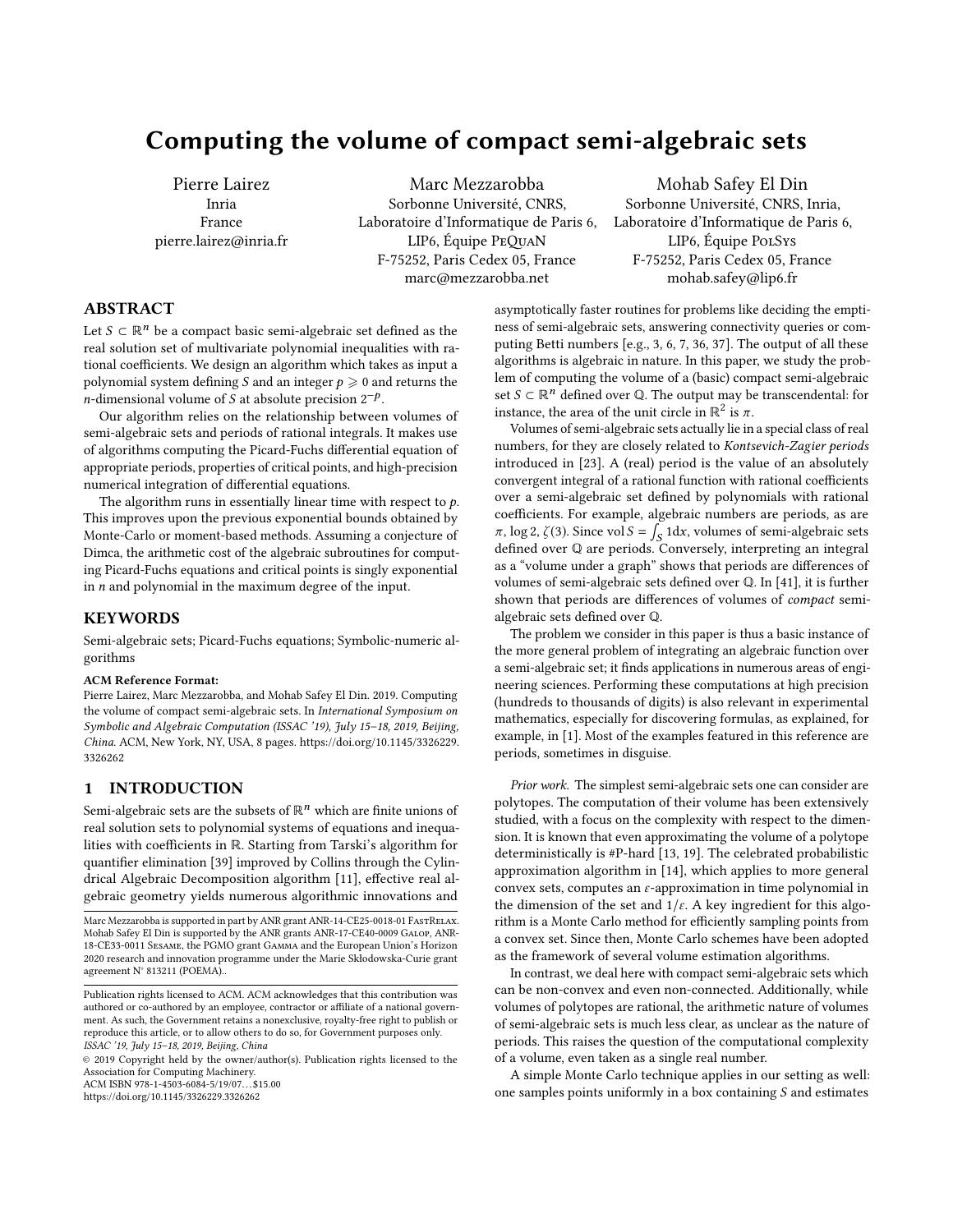the probability that they lie in S. This method is of practical interest at low precision but requires  $2^{\Omega(p)}$  samples to achieve an error bounded by  $2^{-p}$  with high probability. We refer to [22] which deals with definable sets, a class which encompasses semi-algebraic sets.

In a different direction, numerical approximation schemes based on the moment problem and semi-definite programming have been designed in [16]. They are also of practical interest at low precision, and can provide rigorous error bounds, but the convergence is worse than exponential with respect to  $p$  [24].

Another line of research, going back to the nineteenth century, is concerned with the computation of periods of algebraic varieties. In particular, we build on work [9] on the high-precision numerical solution of ODEs with polynomial coefficients which was motivated, among other things, by applications to periods of Abelian integrals [see 9, p. 133].

Main result. We describe a new strategy for computing volumes of semi-algebraic sets, at the crossroads of effective algebraic and real algebraic geometry, symbolic integration, and rigorous numerical computing. Our approach effectively reduces the volume computation to the setting of [9]. It yields an algorithm that approximates the volume of a fixed, bounded basic semi-algebraic set in almost linear time with respect to the precision. More precisely, we prove the following bit complexity estimate.

THEOREM 1. Let  $f_1, \ldots, f_r$  be polynomials in  $\mathbb{Q}[x_1, \ldots, x_n]$ , and let S ⊂  $\mathbb{R}^n$  be the semi-algebraic set defined by  $f_1 \geq 0, \ldots, f_r \geq 0$ .<br>Assume that S is compact. There exists an algorithm which computes Assume that S is compact. There exists an algorithm which computes, on input  $p \geq 0$  and  $(f_1, \ldots, f_r)$ , an approximation  $\tilde{V}$  of the volume V of S with  $|\tilde{V} - V| \le 2^{-p}$ . When  $f_1, ..., f_r$  are fixed, the algorithm<br>runs in time  $O(\epsilon \log(n)^{3+\epsilon})$  (for any s > 0) as  $n \to \infty$ runs in time  $O(p \log(p)^{3+\varepsilon})$  (for any  $\varepsilon > 0$ ) as  $p \to \infty$ .

The algorithm recursively computes integrals of volumes of sections of *S*. Let  $v(t)$  denote the  $(n - 1)$ -dimensional volume of *S* ∩ pr<sup>-1</sup>(t), for some nonzero linear projection pr :  $\mathbb{R}^n \to \mathbb{R}$ . In our setting  $v_i$  is a piecewise analytic function and except at finitely setting,  $v$  is a piecewise analytic function and, except at finitely many  $t$ , is solution of a linear differential equation with polynomial coefficients known as a Picard-Fuchs equation.

The problem points belong to the critical locus of the restriction of the projection pr to a certain hypersurface containing the boundary of S and are found by solving appropriate polynomial systems. (Compare [20] in the case of polytopes.) The Picard-Fuchs equation for  $v$  is produced by algorithms from symbolic integration, in particular [5, 26]. To obtain the volume of S, it then suffices to compute  $\int_{\mathbb{R}} v$  with a rigorous numerical ODE solving algorithm, starting from values  $v(\rho_i)$  at suitable points  $\rho_i$  obtained through recursive calls.

The complexity with respect to the dimension  $n$  of the ambient space and the number  $r$ , maximum degree  $D$ , and coefficient size of the polynomials  $f_i$  is harder to analyze. We will see, though, that under reasonable assumptions the "algebraic" steps (computing under reasonable assumptions, the "algebraic" steps (computing the critical loci and of the Picard-Fuchs equations) take at most  $(rD)^{O(n^2)}$  arithmetic operations in Q.

Example. The idea of the method is well illustrated by the example of a torus S, here of major radius <sup>2</sup> and minor radius 1. Let

$$
S = \{(x, y, z) \in \mathbb{R}^3 \mid (x^2 + y^2 + z^2 + 3)^2 \leq 16(x^2 + y^2)\}
$$



Figure 1: Volume of the sections of the torus S as a function of the parameter  $t$ . In red, a singular section.

The area (2-dimensional volume) of a section  $S \cap \{x = t\}$  defines a function  $v : \mathbb{R} \to \mathbb{R}$  (see Figure 1). It is analytic, except maybe at the critical values  $t = \pm 3$  and  $t = \pm 1$  where the real locus of the curve  $(t^2 + y^2 + z^2 + 3)^2 = 16(t^2 + y^2)$  is singular. On each interval<br>on which zi is analytic, it satisfies the Picard-Fuchs equation on which  $v$  is analytic, it satisfies the Picard-Fuchs equation

$$
(t-3)(t+3)(t-1)^{2}(t+1)^{2}t^{2}v'''(t)+(t^{2}+9)(t-1)^{2}(t+1)^{2}tv''(t)
$$

$$
-(2t^{4}+11t^{2}-9)(t-1)(t+1)v'(t)+2(t^{2}+3)t^{3}v(t)=0,
$$
 (1)

which we compute in 2 seconds on a laptop using the algorithm of [26] and Theorem 9.

We know some special values of v, namely  $v(0) = 2\pi$ ,  $v(\pm 1) = 8$ and  $v(\pm 3) = 0$ . Additionally, we have  $v(3 \pm t) = O(t^2)$  as  $t \rightarrow \pm 0$ . These properties characterize the applytic function  $zw \rightarrow \pm 0$ . ∓0. These properties characterize the analytic function  $v_{|(-1,1)}$  in the 2-dimensional space of analytic solutions of the differential the 2-dimensional space of analytic solutions of the differential equation (1) on (−1, 1), and similarly for  $v_{|(1,3)}$ . (Our algorithm<br>actually uses recursive calls at generic points instead of these *ad* actually uses recursive calls at generic points instead of these ad hoc conditions.) The rigorous ODE solver part of the Sage package ore\_algebra [30] determines in less than a second that

$$
\int_{-3}^{3} v(t)dt = 39.4784176043[...]25056533975 \pm 10^{-60}.
$$

And indeed, it is not hard to see in this case that  $vol S = 4\pi^2$ . We can obtain 1000 digits in less than a minute can obtain 1000 digits in less than a minute.

Outline. The remainder of this article is organized as follows. In Section 2, we give a high-level description of the main algorithm. As sketched above, the algorithm relies on the computation of critical points, Picard-Fuchs equations, and numerical solutions of these equations. In Section 3, we discuss the computation of Picard-Fuchs equations and critical points, relating these objects with analyticity properties of the "section volume" function. Then, in Section 4, we describe the numerical solution process and study its complexity with respect to the precision. Finally, in Section 5, we conclude the proof of Theorem 1 and state partial results on the complexity of the algorithm with respect to  $n$ ,  $r$ , and  $D$ .

Acknowledgements. We would like to thank the anonymous reviewers for their careful reading and valuable comments.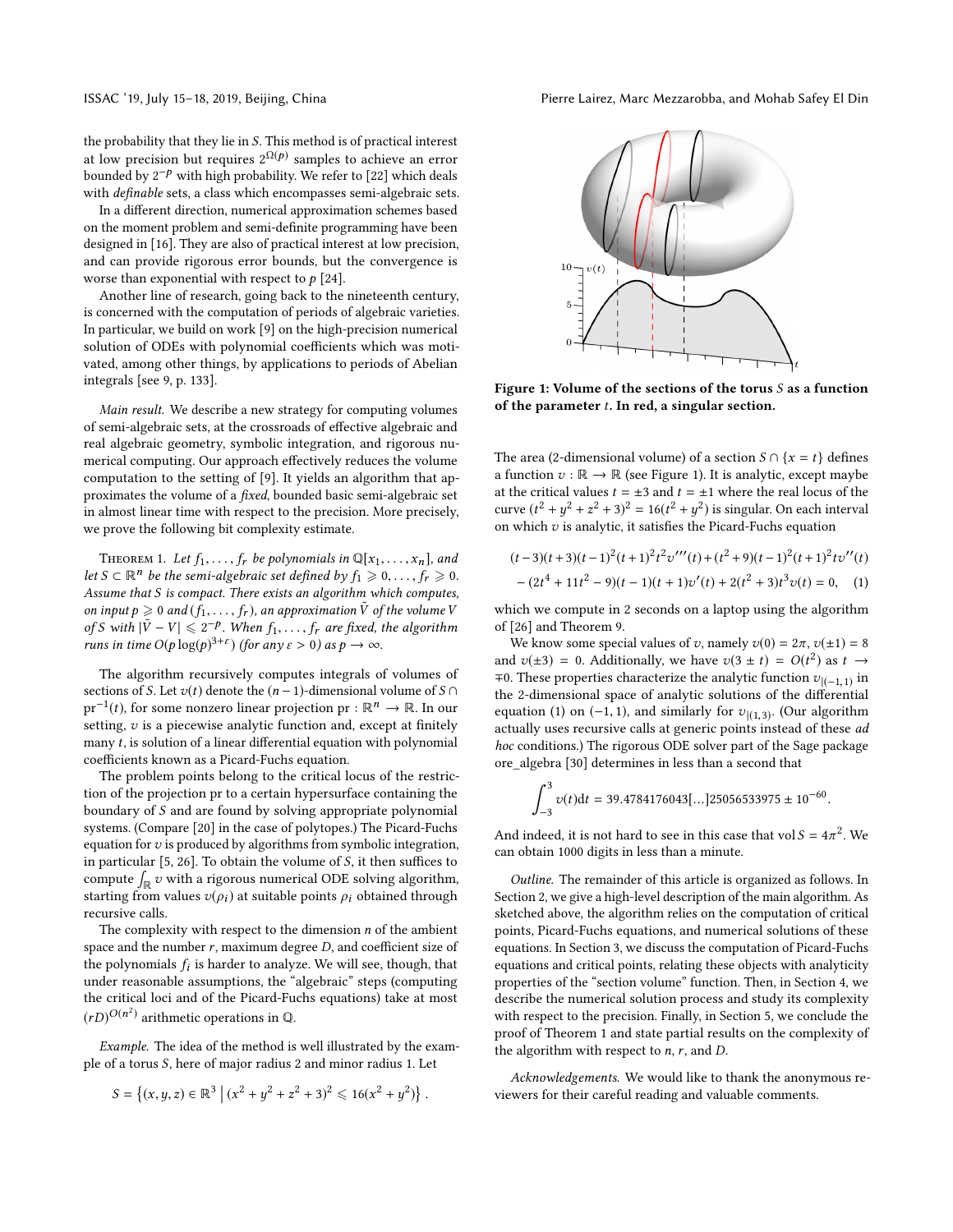Computing the volume of compact semi-algebraic sets ISSAC '19, July 15-18, 2019, Beijing, China

# 2 VOLUMES OF SEMI-ALGEBRAIC SETS

We start by designing an algorithm which deals with the case of a union of connected components of a semi-algebraic set defined by a single inequality. Next, we will use a deformation technique to handle semi-algebraic sets defined by several inequalities.

### 2.1 Sets defined by a single inequality

Let  $f \in \mathbb{Q}[t, x_1, \ldots, x_n]$  and A be the semi-algebraic set

$$
A \triangleq \{(\rho, x) \in \mathbb{R} \times \mathbb{R}^n \mid f(\rho, x) \geq 0\}
$$

Let pr :  $\mathbb{R}^{n+1} \to \mathbb{R}$  be the projection on the *t*-coordinate. We want<br>to compute the volume of a union *U* of connected components of *A* to compute the volume of a union  $U$  of connected components of  $A$ starting from the volumes of suitable fibers  $U \cap pr^{-1}(\rho)$ . For technical reasons, we first consider the slightly more general situation nical reasons, we first consider the slightly more general situation where U is a union of connected components of  $A \cap pr^{-1}(I)$  for some onen interval  $I \subseteq \mathbb{R}$ . From a computational point of view we some open interval  $I \subseteq \mathbb{R}$ . From a computational point of view, we assume that U is described by a semi-algebraic formula  $\Theta_U$ , that is,

$$
U = \{(\rho, x) \in A \mid \Theta_U(\rho, x)\},\
$$

where  $\Theta_U$  is a finite disjunction of conjunctions of polynomial inequalities with (in our setting) rational coefficients. inequalities with (in our setting) rational coefficients.

For  $\rho \in I$ , let  $U_{\rho} \triangleq U \cap \text{pr}^{-1}(\rho)$  and  $v(\rho) \triangleq \text{vol}_n U_{\rho}$ . Let  $\Sigma_f \subseteq \mathbb{R}$ <br>a will often omit the subscript f) be the set of exceptional values (we will often omit the subscript  $f$ ) be the set of *exceptional values* 

$$
\Sigma_f \triangleq \left\{ \rho \in \mathbb{R} \mid \exists x \in \mathbb{R}^n, f(\rho, x) = 0 \land \forall i, \frac{\partial}{\partial x_i} f(\rho, x) = 0 \right\}. \quad (2)
$$

Thus, when f is square-free, exceptional values are either critical<br>values of the restriction to the hypersurface  $\{f = 0\}$  of the provalues of the restriction to the hypersurface  ${f = 0}$  of the projection pr, or images of singular points of  ${f = 0}$ . By definition of Σ, for any  $ρ ∈ ℝ \setminus Σ$ , the zero set of  $fρ = f(ρ, -)$  is a smooth submanifold of  $\mathbb{R}^n$ .

Further, we say that assumption  $(R)$  holds for  $f$  if

$$
\left\{z \in \mathbb{R}^{n+1} \mid f(z) = 0 \land \frac{\partial}{\partial t} f(z) = 0 \land \forall i, \frac{\partial}{\partial x_i} f(z) = 0\right\} = \varnothing. \tag{R}
$$

∂t ∂xi Observe that by Sard's theorem [e.g. 3, Theorem 5.56], when (R) holds, the exceptional set  $\Sigma$  is finite.

The mainstay of the method is the next result, to be proved in §3. Let  $\mathscr{D} \subset \mathbb{Q}[t]$   $\frac{d}{dt}$  denote the set of Fuchsian linear differential operators with coefficients in  $\mathbb{Q}[t]$  whose local exponents at singular  $\text{det } \mathcal{D} \subset \mathbb{Q}[t]$  denote the set of Factional integration operators with coefficients in  $\mathbb{Q}[t]$  whose local exponents at singular points are rational (see 84 for reminders on Fuchsian operators and points are rational (see §4 for reminders on Fuchsian operators and their exponents).

THEOREM 2. If U is bounded and  $I \cap \Sigma = \emptyset$ , then the function  $v_{|I}$ is solution of a computable differential equation of the form  $P(v) = 0$ , where  $P \in \mathcal{D}$  depends only on f.

We will also use the following proposition, which summarizes the results of Proposition 14 and Lemma 15 in §4. The complete definition of "good initial conditions" is given there as well. Up to technical details, this simply means a system  ${\mathscr I}$  of linear equations of the form  $y^{(k)}(u) = s$  that suffices to characterize a particular solution u among the solutions of  $P(u) = 0$ . An c-opproximation solution y among the solutions of  $P(y) = 0$ . An *ε-approximation* of  $\mathcal I$  is made of the same equations with each right-hand side s replaced by an enclosure  $\tilde{s} \ni s$  of diameter  $\leq \varepsilon$ .

PROPOSITION 3. Let  $P \in \mathcal{D}$  have order m, and let  $J = (\alpha, \beta)$  be a real interval with algebraic endpoints. Let  $y : J \to \mathbb{R}$  be a solution of  $P(y) = 0$  with a finite limit at  $\alpha$  and  $\mathscr I$  be a system of good initial conditions for P on J defining y.

| <b>Algorithm 1</b> Volume of U at precision $O(2^{-p})$                 |                                                                                                                    |  |  |  |
|-------------------------------------------------------------------------|--------------------------------------------------------------------------------------------------------------------|--|--|--|
| 1: <b>procedure</b> $Volume1(f, \Theta_{II}, (t, x_1, \ldots, x_n), p)$ |                                                                                                                    |  |  |  |
| 2:                                                                      | <b>if</b> $n = 0$ then return UNIVARIATEVOLUME(f, $\Theta_{U}$ , p).                                               |  |  |  |
| 3:                                                                      | $(\alpha_1,\ldots,\alpha_\ell) \leftarrow$ Critical Values $(f,t)$                                                 |  |  |  |
| 4:                                                                      | $P \leftarrow$ PICARDFUCHS $(f, t)$                                                                                |  |  |  |
| 5:                                                                      | $\triangleright$ $\tilde{s}_i$ , $\tilde{s}_i$ are intervals<br>for $1 \leq i \leq \ell - 1$ do                    |  |  |  |
| 6:                                                                      | $(\rho_1, \ldots, \rho_m) \leftarrow$ PICKGOODPOINTS $(P, \alpha_i, \alpha_{i+1})$                                 |  |  |  |
| 7:                                                                      | for $1 \leqslant i \leqslant m$ do                                                                                 |  |  |  |
| 8:                                                                      | $\tilde{s}_j \leftarrow \text{Volume1}(f_{ t=\rho_j}, \Theta_{U t=\rho_j}, (x_1, \ldots, x_n), p)$                 |  |  |  |
| 9:                                                                      | $\tilde{\mathscr{I}} \leftarrow [y'(\rho_1) = \tilde{s}_1, \ldots, y'(\rho_m) = \tilde{s}_m, y(\alpha_{i+1}) = 0]$ |  |  |  |
| 10:                                                                     | $\tilde{S}_i \leftarrow -\text{DSOLVE}(P\frac{d}{dt}, \tilde{\mathscr{I}}, \alpha_i, p)$                           |  |  |  |
| 11:                                                                     | return $\tilde{S}_1 + \cdots + \tilde{S}_{\ell}$                                                                   |  |  |  |

- (1) Given P,  $\alpha$ , a precision  $p \in \mathbb{N}$  and a  $2^{-p}$ -approximation  $\tilde{\mathscr{I}}$ <br>of  $\mathscr{I}$  and can compute an interval of width  $O(2^{-p})$  (as  $p \to \infty$ of I, one can compute an interval of width  $O(2^{-p})$  (as  $p \to \infty$ <br>for fixed P  $\alpha$  and  $\mathcal{I}$ ) containing  $\lim_{n \to \infty} \mathcal{I}(t)$ for fixed P,  $\alpha$ , and  $\mathscr I$ ) containing  $\lim_{t\to\alpha} y(t)$ .
- (2) Given P,  $\alpha$ ,  $\beta$ , one can compute  $\rho_1, \ldots, \rho_m \in J \cap \mathbb{Q}$  such that the  $y(\rho_i)$  form a system of good initial conditions for P on J.

Assume now that  $U$  is a bounded union of connected components of A (i.e., that we can take  $I = \mathbb{R}$  above), and that (R) holds for f. The algorithm is recursive. Starting with input  $f$ ,  $\Theta$ <sub>U</sub>, and  $p$ , it first computes the set  $\Sigma = {\alpha_1 \leq \cdots \leq \alpha_\ell}$  of exceptional values so as to decompose  $\mathbb{R} - \Sigma$  into intervals over which the function v satisfies the differential equation  $P(y) = 0$  given by Theorem 2. Since  $U$  is bounded, one has

$$
\text{vol}_{n+1} U = \sum_{i=1}^{\ell-1} \text{vol}_{n+1} \left( U \cap \text{pr}^{-1}(\alpha_i, \alpha_{i+1}) \right) = \sum_{i=1}^{\ell-1} \int_{\alpha_i}^{\alpha_{i+1}} v(t) \, \mathrm{d}t.
$$

Fix *i* and consider the interval  $J = (\alpha_i, \alpha_{i+1})$ . Since  $v|_J$  is anni-<br>ated by *P* its anti-derivative  $w : J \to \mathbb{R}$  vanishing at  $\alpha_{i+1}$  is hilated by P, its anti-derivative  $w : J \to \mathbb{R}$  vanishing at  $\alpha_{i+1}$  is annihilated by the operator  $P \frac{d}{dt}$ , which belongs to  $\mathscr D$  since P does.<br>Additionally if  $[x(\alpha)] = s \cdot 1$  is a system of good initial conditions Additionally, if  $[v(\rho_j) = s_j]_j$  is a system of good initial conditions<br>for *P* that defines zur, then  $[w'(\rho_i) = s_i]_j$  [ $[w(\alpha_{i+1}) = 0]$ ] is a system for P that defines  $v_{|J}$ , then  $[w'(\rho_j) = s_j]_j \cup [w(\alpha_{i+1}) = 0]$  is a system of good initial conditions for  $P \frac{d}{dt}$  defining w (see Lemma 13 in §4).<br>Thus, by Proposition 3, to compute  $w(x)$  to obsolute precision  $\rho$ , it Thus, by Proposition 3, to compute  $w(\alpha_i)$  to absolute precision p, it<br>suffices to compute  $z(\alpha_i)$  1 <  $i \le m$  to precision  $p + O(1)$ suffices to compute  $v(\rho_j)$ ,  $1 \leq j \leq m$ , to precision  $p + O(1)$ .

By definition of Σ, since  $ρ<sub>j</sub>$  ∉ Σ, there is no solution to the system

$$
f(\rho_j,-)=\frac{\partial}{\partial x_1}f(\rho_j,-)=\cdots=\frac{\partial}{\partial x_n}f(\rho_j,-)=0
$$

which means that (R) holds for  $f(\rho_j, -)$ . Additionally,  $U \cap \text{pr}^{-1}(\rho_j)$ is a bounded union of connected components of  $A \cap pr^{-1}(\rho_j)$ . Hence,<br>the values  $z(\alpha)$  can be obtained by requiring calls to the algorithm the values  $v(\rho_i)$  can be obtained by recursive calls to the algorithm with t instantiated to  $\rho_j$ .<br>The process terminate

The process terminates since each recursive call handles one less variable. In the base case, we are left with the problem of computing the length of a union of real intervals encoded by a semi-algebraic formula. This is classically done using basic univariate polynomial arithmetic and real root isolation [3, Chap. 10].

The complete procedure is formalized in Algorithm 1. The quantities denoted with a tilde in the pseudo-code are understood to be represented by intervals, and the operations involving them follow the semantics of interval arithmetic. Additionally, we assume that we have at our disposal the following subroutines: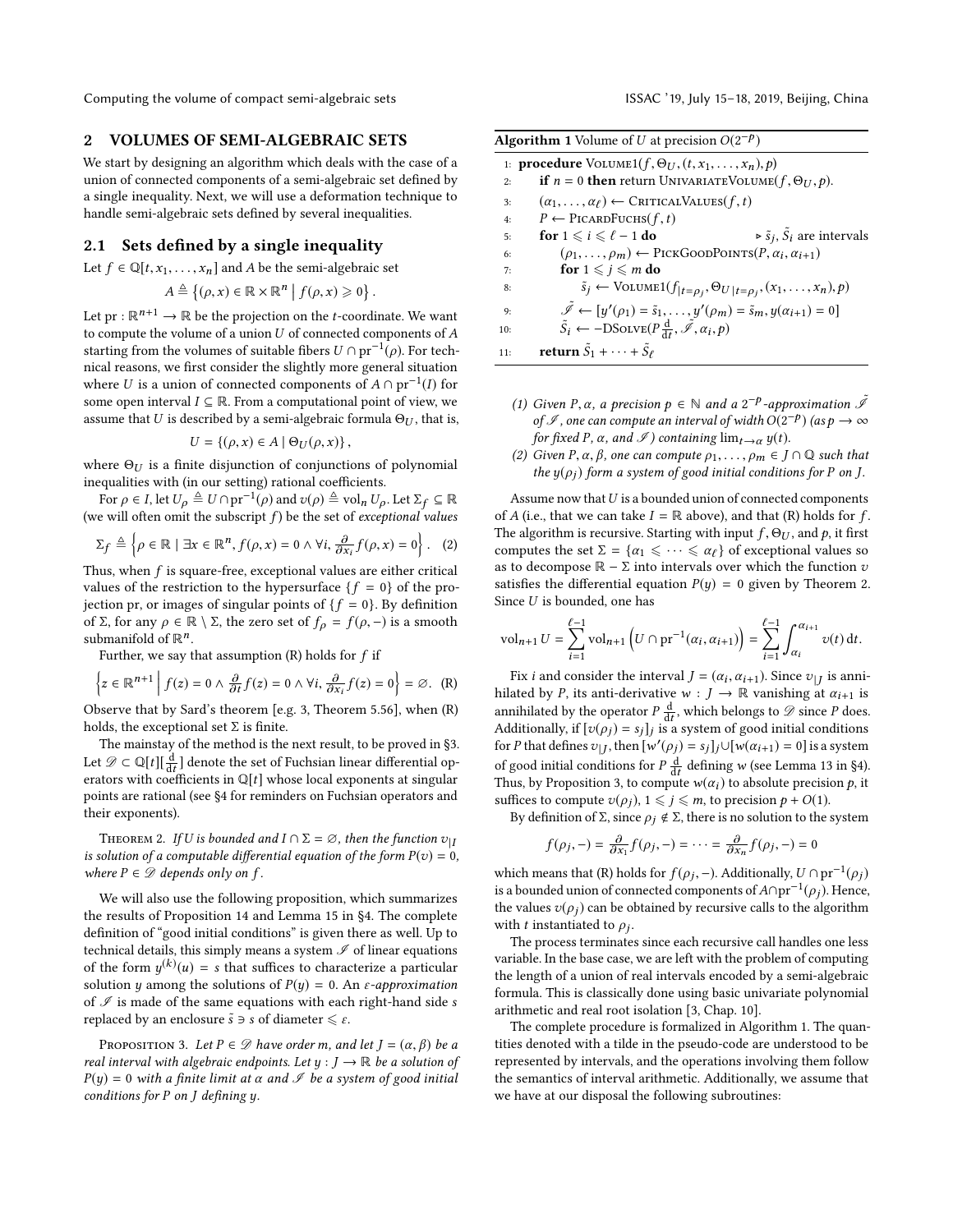- PICARDFUCHS(f, t), DSOLVE(P,  $\tilde{\mathcal{I}}$ ,  $\alpha$ , p), and PICKGOODPOI<br>NTS(P  $\alpha$ ,  $\beta$ ), which implement the algorithms implied re- $NTS(P, \alpha, \beta)$ , which implement the algorithms implied, respectively, by Theorem 2 and Proposition 3 (1) and (2);
- CRITICALVALUES( $f, t$ ), which returns an encoding for a finite set of real algebraic numbers containing the exceptional values associated to  $f$ , sorted in increasing order;
- UNIVARIATEVOLUME $(g, \Theta_U, p)$  where  $g \in \mathbb{Q}[t]$  and  $\Theta_U$  is a semi-algebraic formula describing a union U of connected components of  ${g \ge 0}$ , which returns an interval of width  $\leq 2^{-p}$  containing vol<sub>1</sub> U.

The following result summarizes the above discussion.

Theorem 4. Assume that U is a bounded union of connected components of A and that (R) holds. Then, on input  $f, \Theta_U, p$  and  $(t, x_1, \ldots, x_n)$ , Algorithm 1 (VOLUME1) returns a real interval of width  $O(2^{-p})$  (for fixed f) containing vol<sub>n+1</sub> U.

# 2.2 Sets defined by several inequalities

Now, we show how to compute the volume of a basic semi-algebraic set  $S \subset \mathbb{R}^n$  defined by

$$
f_1 \geq 0, \ldots, f_r \geq 0, \qquad f_i \in \mathbb{Q}[x_1, \ldots, x_n],
$$

assuming that  $S$  is compact.

We set  $f = f_1 \cdots f_r - t \in \mathbb{Q}[t, x_1, \ldots, x_n]$ , and consider the semi-algebraic set  $A \subset \mathbb{R}^{n+1}$  defined by  $f \geq 0$ . Observe that the polynomial f satisfies (R) because  $\frac{\partial f}{\partial t}$ <br>an interval  $I = (0, \alpha)$  with  $\alpha \in \mathbb{Q}$  tha = −1. We can hence choose an interval  $I = (0, \alpha)$  with  $\alpha \in \mathbb{Q}$  that contains no element of  $\Sigma_f$ .<br>Let  $U \triangleq A \odot (I \times \mathbb{C})$  and unleader the application on the top continuous Let  $U \triangleq A \cap (I \times S)$  and pr be the projection on the *t*-coordinate. For fixed  $\rho \in I$ , the set  $\overline{U} \cap \text{pr}^{-1}(\rho)$  can be viewed as a bounded<br>subset of S whose volume  $v(\rho) = \text{vol}((U \cap \text{pr}^{-1}(\rho)))$  tends to vol. subset of *S*, whose volume  $v(\rho) = \text{vol}_n(U \cap \text{pr}^{-1}(\rho))$  tends to vol<sub>n</sub> *S* as  $\rho \rightarrow 0$ .

The set  $U$  itself is bounded and the formula

$$
\Theta_U = f_1 \geqslant 0 \wedge \cdots \wedge f_r \geqslant 0 \wedge 0 < t < \alpha
$$

defines U in A. In addition, U is a union of connected components<br>of  $A \cap \text{pr}^{-1}(I)$  Indeed, for any point  $(a, x) \in A$  with  $a \in I$  it holds of  $A \cap pr^{-1}(I)$ . Indeed, for any point  $(\rho, x) \in A$  with  $\rho \in I$ , it holds<br>that  $f(x) = f(x) > 0$ . This implies that  $II = 4 \circ (I \times \hat{\mathcal{S}})$  where  $\hat{\mathcal{S}}$  is that  $f_1(x) \cdots f_r(x) > 0$ . This implies that  $U = A \cap (I \times \mathring{S})$  where  $\mathring{S}$  is the interior of S. Therefore, U is both relatively closed (as the trace of  $\mathbb{R} \times S$  and open (as that of  $\mathbb{R} \times \hat{S}$ ) in  $A \cap \text{pr}^{-1}(I)$ .<br>We are hance in the setting of the previous sub

We are hence in the setting of the previous subsection. Since  $I \cap \Sigma_f = \emptyset$  by definition of *I*, Theorem 2 applies, and the function  $v: I \to \mathbb{R}$  is annihilated by an operator  $P \in \mathscr{D}$  which is computed using the routine PICARDFUCHS introduced earlier. By Proposition 3, one can choose rational points  $\rho_i \in I$  such that the values of  $v$  at these points characterize it among the solutions of  $P$ , and, given sufficiently precise approximations of  $v(\rho_i)$ , one can compute vol<sub>n</sub>  $S = \lim_{t \to 0} v(t)$  to any desired accuracy.

The "initial conditions"  $v(\rho_i)$  are computed by calls to Algorithm 1 with f and  $\Theta_U$  specialized to  $t = \rho_j$ . In the notation of  $S^2$  1 this corresponds to taking  $A = A(\rho_i) - f_i \dots f > \rho_i$  and §2.1, this corresponds to taking  $A = A(\rho_j) = \{f_1 \cdots f_r \ge \rho_j\}$  and  $U = U(\rho_i) = A(\rho_i) \cap S$ . Thus,  $U(\rho_i)$  is compact, and, since no  $f_i$ can change sign on a connected component of  $A(\rho)$  for  $\rho > 0$ , it is the union of those connected components of  $A(\rho_i)$  where  $f_1, \ldots, f_r \geq 0$ . Additionally, (R) holds for  $f(\rho_j, -)$  since  $\rho_j \notin \Sigma_f$ .<br>Therefore the assumptions of Theorem 4 are satisfied Therefore, the assumptions of Theorem 4 are satisfied.

We obtain Algorithm 2 (which uses the same subroutines and conventions as Algorithm 1) and the following correctness theorem.

| Algorithm 2 Volume of S |  |  |
|-------------------------|--|--|
|                         |  |  |

|     | 1: <b>procedure</b> $Volume((f_1, \ldots, f_r), p)$                                                   |
|-----|-------------------------------------------------------------------------------------------------------|
| 2:  | $f \leftarrow f_1 \cdots f_r - t$                                                                     |
| 3:  | $(\alpha_1,\ldots,\alpha_\ell) \leftarrow \text{CRITICALValues}(f,t)$                                 |
| 4:  | $\alpha \leftarrow$ a rational s.t. $0 < \alpha < \min(\{\alpha_i \mid \alpha_i > 0\} \cup \{1\})$    |
| 5:  | $\Theta_{U} \leftarrow f_1 \geq 0 \wedge \cdots \wedge f_r \geq 0 \wedge 0 < t < \alpha$              |
| 6:  | $P \leftarrow$ PICARDFUCHS $(f, t)$                                                                   |
| 7:  | $(\rho_1, \ldots, \rho_m) \leftarrow$ PICKGOODPOINTS(P, 0, $\alpha$ )                                 |
| 8:  | $\triangleright$ $\tilde{s}_i$ are intervals<br>for $1 \leqslant j \leqslant m$ do                    |
| 9:  | $\tilde{s}_j \leftarrow \text{Volume1}(f_{ t=\rho_j}, (\Theta_U)_{ t=\rho_j}, (x_1, \ldots, x_n), p)$ |
| 10: | <b>return</b> DSoLVE $(P, [y(\rho_j) = \tilde{s}_j]_{j=1}^m, p)$                                      |

THEOREM 5. Let  $f_1, \ldots, f_r \in \mathbb{Q}[x_1, \ldots, x_n]$ . Let S be the semialgebraic set defined by  $f_1 \geqslant 0, \ldots, f_r \geqslant 0$ . Assume that S is bounded. Then, given  $(f_1, \ldots, f_r)$  and a working precision  $p \in \mathbb{N}$ , Algorithm 2 (VOLUME) computes an interval containing vol<sub>n</sub>(S) of width  $O(2^{-p})$ <br>as  $p \to \infty$  for fixed figures as  $p \rightarrow \infty$  for fixed  $f_1, \ldots, f_r$ 

Remark 6. In case S has empty interior, Algorithm 2 returns zero. When S is contained in a linear subspace of dimension  $k < n$ , one could in principle obtain the  $k$ -volume of  $S$  by computing linear equations defining the subspace (using quantifier elimination as in [21, 38]) and eliminating  $n - k$  variables. The new system would in general have algebraic instead of rational coefficients, though.

Lastly, we note that a more direct symbolic computation of integrals on general semi-algebraic sets depending on a parameter is possible with Oaku's algorithm [32], based on the effective theory of D-modules.

### 3 PERIODS DEPENDING ON A PARAMETER

Let us now discuss in more detail the main black boxes used by the volume computation algorithm. In this section, we study how the volume of a section  $U \cap pr^{-1}(\rho)$  varies with the parameter  $t = \rho$ .

# 3.1 Picard-Fuchs equations

Let  $R(t, x_1, \ldots, x_n)$  be a rational function. A *period of the parameter*dependent rational integral  $\oint R(t, x_1, \ldots, x_n) dx_1 \cdots dx_n$  is an ana-<br>lytic function  $\phi : \Omega \to \mathbb{C}$  for some open subset  $\Omega$  of  $\mathbb{R}$  or  $\mathbb{C}$  such lytic function  $\phi$  : Ω → ℂ, for some open subset Ω of ℝ or ℂ such that for any  $s \in \Omega$  there is an *n*-cycle  $\gamma \subset \mathbb{C}^n$  and a neighbor-<br>hood  $\Omega' \subset \Omega$  of s such that for any  $t \in \Omega'$ , *y* is disjoint from the hood  $\Omega' \subset \Omega$  of s such that for any  $t \in \Omega'$ ,  $\gamma$  is disjoint from the poles of  $P(t)$  - and poles of  $R(t, -)$  and

$$
\phi(t) = \int_{\gamma} R(t, x_1, \dots, x_n) dx_1 \cdots dx_n.
$$
 (3)

Recall that an *n*-cycle is a compact *n*-dimensional real submanifold<br>of  $\mathbb{C}^n$  and that such an integral is invariant under a continuous of  $\mathbb{C}^n$  and that such an integral is invariant under a continuous deformation of the integration domain  $\gamma$  as long as it stays away from the poles of  $R(t, -)$ , as a consequence of Stokes' theorem. It is also well known that such a function  $\phi$  depends analytically on t, by Morera's theorem for example.

For instance, algebraic functions are periods: if  $\phi : \Omega \to \mathbb{C}$ satisfies a nontrivial relation  $P(t, \phi(t)) = 0$ , with square-free  $P \in$  $\mathbb{C}[t, x]$ , then  $\phi(t)$  is a period by the residue theorem applied to

$$
\phi(t) = \frac{1}{2\pi i} \oint_Y \frac{x}{P(t,x)} \frac{\partial P}{\partial x}(t,x) dx
$$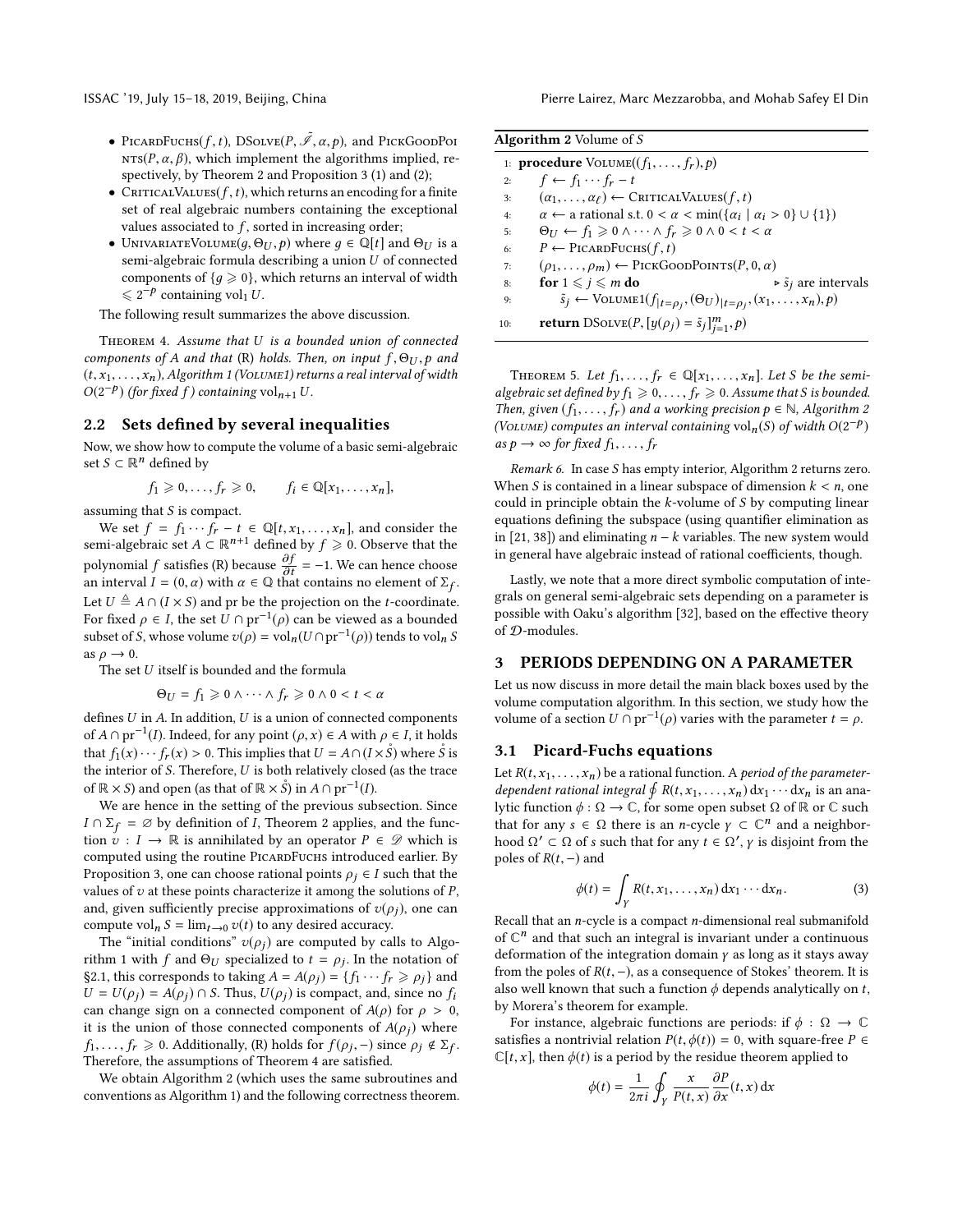Computing the volume of compact semi-algebraic sets ISSAC '19, July 15–18, 2019, Beijing, China

where  $\gamma\subset\mathbb{C}$  encloses  $\phi(t)$  and no other root of  $P.$  Indeed, the integrand decomposes as  $\sum_{i=1}^{\deg_x P} x/(x - \psi_i(t))$ , where the functions  $\psi_i$ <br>parametrize the roots of  $P(t - \psi_i)$  and wlo  $\sigma = \psi_i$ parametrize the roots of  $P(t, -)$ , and, w.l.o.g.,  $\phi = \psi_1$ .<br>Periods of rational functions are solutions of Euche

Periods of rational functions are solutions of Fuchsian linear differential equations with polynomial coefficients known as Picard-Fuchs equations. This was proved in [34] in the case of three variables at most and a parameter and generalized later, using either the finiteness of the algebraic De Rham cohomology [e.g. 8, 15, 31] or the theory of D-finite functions [28]. The regularity of Picard-Fuchs equations is due to Griffiths [see 18].

THEOREM 7. If  $\phi : \Omega \to \mathbb{C}$  is the period of a rational integral then  $\phi$  is solution of a nontrivial linear differential equation with polynomial coefficients  $P(\phi) = 0$ , where the operator P belongs to the class  $\mathscr{D}$  introduced in §2.1.

Several algorithms are known and implemented to compute such Picard-Fuchs equations [10, 25, 26].

THEOREM 8 ([5]). A period of the form  $(3)$  is solution of a differential equation of order at most  $D^n$  where D is the degree of R; and one can compute such an equation in  $D^{O(n)}$  operations in Q.

Note however that the algorithm underlying this result might not return the equation of minimal order, but rather a left multiple of the Picard-Fuchs equation. So there is no guarantee that the computed operator belongs to  $\mathscr{D}$ . On the other hand, Lairez's algorithm [26] can compute a sequence of operators with non-increasing order which eventually stabilizes to the minimal order operator. In particular, as long as the computed operator is not in  $\mathscr{D}$ , we can compute the next one, with the guarantee that this procedure terminates. A conjecture of Dimca [12] ensures that it terminates after at most  $\boldsymbol{n}$ steps, leading to a  $D^{O(n)}$  complexity bound as in Theorem 8.

#### 3.2 Volume of a section and proof of Theorem 2

We prove Theorem 2 as a consequence of Theorem 7 and the following result. It is probably well known to experts but it is still worth an explicit proof. We use the notation of §2.

THEOREM 9. If  $I \cap \Sigma = \emptyset$  and if U is bounded then the function  $\rho \in$  $I \mapsto \text{vol}_n U_\rho$  is a period of the rational integral

$$
\frac{1}{2i\pi}\oint \frac{x_1}{f_\rho}\frac{\partial f_\rho}{\partial x_1}dx_1\cdots dx_n.
$$

PROOF. Let  $\rho \in I$ . By Stokes' formula,

$$
\text{vol}_n U_\rho = \int_{U_\rho} \mathrm{d} x_1 \cdots \mathrm{d} x_n = \oint_{\partial U_\rho} x_1 \mathrm{d} x_2 \cdots \mathrm{d} x_n,
$$

where  $\partial U_{\rho}$  is the boundary of  $U_{\rho}$ . Due to the regularity assumption  $\rho \notin \Sigma$ , the gradient  $\nabla_{\rho} f_{\rho}$  does not vanish on the real zero locus of  $f_{\rho}$ , denoted  $V(f_\rho)$ . Because  $U_\rho$  is a union of connected components of  $A \cap pr^{-1}(\rho)$ , it follows that  $\partial U_{\rho}$  is a compact  $(n-1)$ -dimensional<br>submonifold of  $\mathbb{R}^{n+1}$  contained in  $V(f)$ submanifold of  $\mathbb{R}^{n+1}$  contained in  $V(f_\rho)$ .<br>For  $s > 0$ , let  $\tau(\rho)$  be the Lergy tube de

For  $\varepsilon > 0$ , let  $\tau(\rho)$  be the Leray tube defined by

$$
\tau(\rho) \triangleq \{ p + u \nabla_p f_\rho \mid p \in \partial U_\rho, u \in \mathbb{C} \text{ and } |u| = \varepsilon \}
$$

This is an *n*-dimensional submanifold of  $\mathbb{C}^n$ . We choose  $\varepsilon$  small<br>enough that  $\tau(a) \cap V(f) = \emptyset$ ; this is possible because  $\nabla f$  does enough that  $\tau(\rho) \cap V(f_{\rho}) = \emptyset$ : this is possible because  $\nabla_{\rho} f$  does not vanish on  $\partial U_{\rho}$  which is compact.

Let  $R(\rho, x_1, \dots, x_n) = x_1 f_\rho^{-1} \partial f_\rho / \partial x_1$ ; observe that  $\tau(\rho)$  does not cancel the denominator of  $R(\rho, x_1, \ldots, x_n)$ . Leray's residue theorem [27] shows that

$$
2\pi i \oint_{\partial U_t} x_1 dx_2 \cdots dx_n = \oint_{\tau(\rho)} \frac{df_{\rho}}{f_{\rho}} \wedge (x_1 dx_2 \cdots dx_n)
$$
  
=  $\oint_{\tau(\rho)} R(\rho, x_1, \dots, x_n) dx_1 \cdots dx_n.$ 

(In Pham's [33, Thm. III.2.4] notation, we have  $\gamma = \partial U_{\rho}$ ,  $\delta \gamma = \tau(\rho)$ ,  $\varphi = f_{\rho}^{-1} df_{\rho} \wedge (x_1 dx_2 \cdots dx_n)$ , and res[ $\varphi$ ] =  $x_1 dx_2 \cdots dx_n$ .<br>To match the definition of a period and conclude the pro-

To match the definition of a period and conclude the proof, it is enough to prove that, locally, the integration domain  $\tau(\rho)$  can be made independent of  $\rho$ . And indeed, since U is a union of connected components of  $A \cap pr^{-1}(I)$ , we have  $\partial U \subseteq f = 0$ . Therefore, since <br>*I* is connected and  $I \cap \Sigma = \emptyset$ , the restriction of the projection pr *I* is connected and  $I \cap \Sigma = \emptyset$ , the restriction of the projection pr defines a submersive map from  $\partial U \cap \text{pr}^{-1}(I)$  onto I. Additionally,  $\partial U$  is compact hance this map is proper. Ehreemann's theorem than  $\partial U$  is compact, hence this map is proper. Ehresmann's theorem then implies that there exists a continuous map  $h: I \times \partial U_{\rho} \to \mathbb{R}^n$  such that  $h(\sigma)$  induces a homeomorphism  $\partial U_{\rho} \simeq \partial U_{\rho}$  for any  $\sigma \in I$ that  $h(\sigma, -)$  induces a homeomorphism  $\partial U_{\rho} \simeq \partial U_{\sigma}$  for any  $\sigma \in I$ . In particular, we have

$$
\tau(\sigma) = \left\{ h(\sigma, p) + u \nabla_{h(\sigma, p)} f_{\sigma} \middle| p \in \partial U_{\sigma}, u \in \mathbb{C} \text{ and } |u| = \varepsilon \right\}.
$$

This formulation makes it clear that  $\tau(\sigma)$  deforms continuously into  $\tau$ (ρ) as σ varies. Since  $\tau$ (σ) does not intersect the polar locus  $V(f_{\sigma})$  of  $R(\sigma, -)$ , neither does  $\tau(\rho)$  when  $\sigma$  and  $\rho$  are close enough, by compactness of  $\tau(\sigma)$  and continuity of the deformation. Therefore, given any  $\rho \in I$ , we have  $\oint_{\tau(\sigma)} R(s, -) = \oint_{\tau(\rho)} R(\sigma, -)$  for  $\sigma$ close enough to  $\rho$ .

The choice of  $x_1dx_2...dx_n$  as a primitive of  $dx_1...dx_n$  in Theorem 9 is arbitrary, but of little consequence, since the Picard-Fuchs equation only depends on the cohomology class of the integrand.

### 3.3 Critical values

Theorem 2 does not guarantee that  $v$  satisfies the Picard-Fuchs equation on the whole domain where the equation is nonsingular. It could happen that the solutions extend analytically across an exceptional point, or that some of them have singularities between two consecutive exceptional points. As a consequence, we need to explicitly compute Σ.

Lemma 10. There exists an algorithm which, given on input a polynomial  $f \in \mathbb{Q}[t, x_1, \ldots, x_n]$  of degree D satisfying (R), computes a polynomial  $g \in \mathbb{Q}[t] - \{0\}$  of degree  $D^{O(n)}$  whose set of real roots<br>contains  $\Sigma$  using  $D^{O(n)}$  operations in  $\mathbb{Q}$ contains  $\Sigma$ , using  $D^{O(n)}$  operations in  $\mathbb Q$ .

PROOF. Recall that, when (R) holds, the set  $\Sigma$  is finite. Our goal is to write  $\Sigma$  as the root set of a univariate polynomial q. Consider the polynomial  $h = f^2 + (\partial f/\partial x_1)^2 + \cdots + (\partial f/\partial x_n)^2$ . We start by<br>computing at least one point in each connected component of the computing at least one point in each connected component of the real algebraic set defined by  $h = 0$  using [3, Algorithm 13.3]. By [3, Theorem 13.22], this algorithm uses  $D^{O(n)}$  operations. It returns a rational parametrization: polynomials  $P_F G_G = G$  in  $\mathbb{Q}[u]$  of rational parametrization: polynomials  $P, F, G_1, \ldots, G_n$  in  $\mathbb{Q}[y]$  of degree  $\leq D^{O(n)}$  such that *P* is square-free and the set of points

$$
\{P'(\xi)^{-1}(F(\xi), G_1(\xi), \ldots, G_n(\xi)) \in \mathbb{R}^{n+1} \mid \xi \in \mathbb{R}, P(\xi) = 0\}
$$

meets every connected component of the zero set of h. In particular,<br> $\Sigma = \frac{fF(E)}{P(E)}$ ,  $E \in \mathbb{R}$ ,  $P(E) = 0$ , As a polynomial q, we take the  $\Sigma = \{F(\xi)/P'(\xi) \mid \xi \in \mathbb{R}, P(\xi) = 0\}$ . As a polynomial g, we take the recultant with reconct to u of  $P(u)$  and  $F(u) - tP'(u)$  its set of roots resultant with respect to y of  $P(y)$  and  $F(y) - tP'(y)$ : its set of roots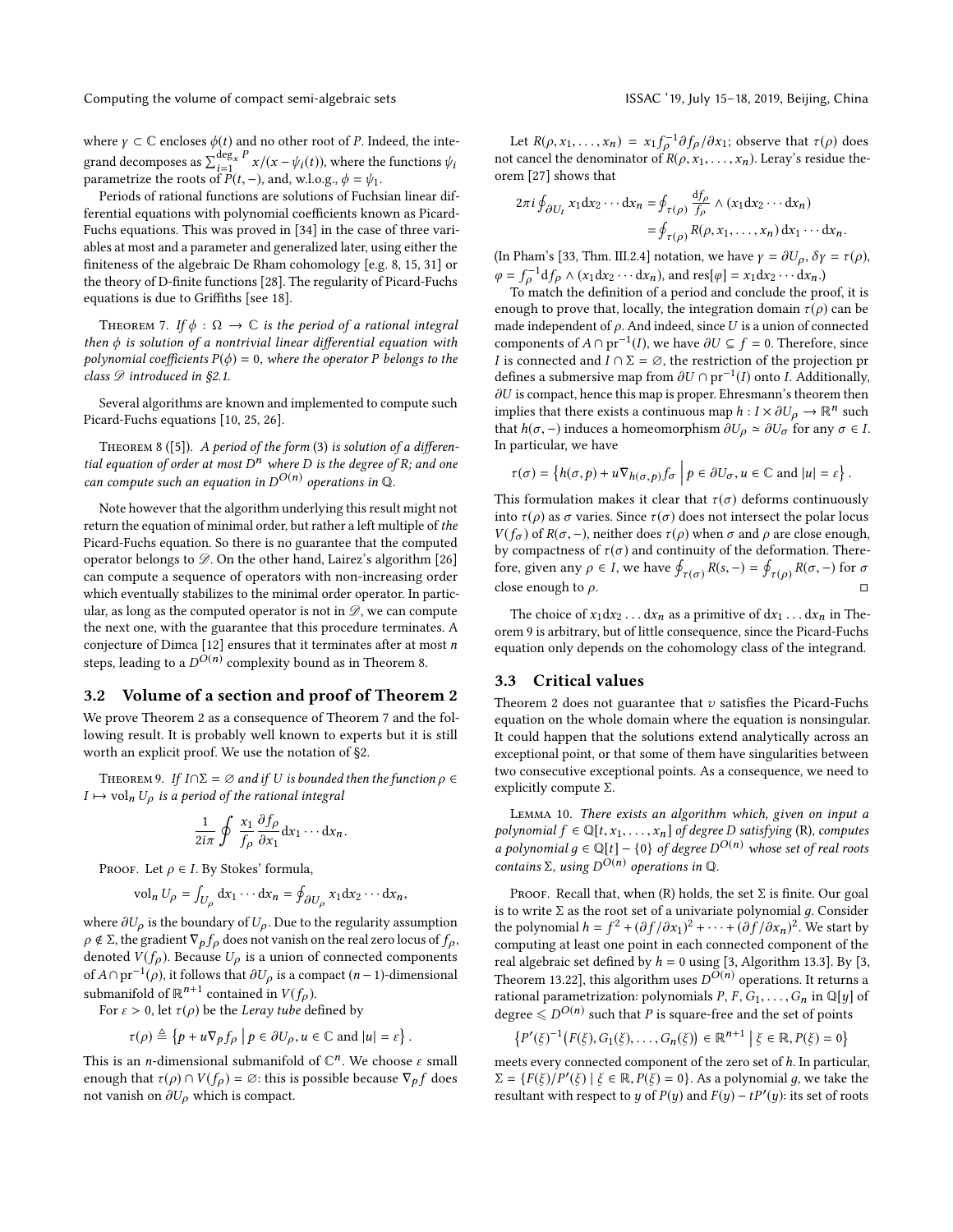# 4 NUMERICS

Let us turn to the numerical part of the main algorithm. It is known [9, 40] that Fuchsian differential equations with coefficients in  $\mathbb{Q}[t]$  can be solved numerically in quasi-linear time w.r.t. the precision. Yet, some minor technical points must be addressed to apply the results of the literature to our setting. We start with reminders on the theory of linear ODEs in the complex domain [e.g. 17, 35]. Consider a linear differential operator

$$
P = p_m(t)\frac{d^m}{dt^m} + \dots + p_1(t)\frac{d}{dt} + p_0(t)
$$
\n(4)

of order *m* with coefficients in  $\mathbb{Q}[t]$ .<br>Recall that  $u \in \mathbb{C}$  is a singular

Recall that  $u \in \mathbb{C}$  is a *singular point* of P when the leading coefficient  $p_m$  of P vanishes at u. A point that is not a singular point is called ordinary. Singular points are traditionally classified in two categories: a singular point  $u \in \mathbb{C}$  is a regular singular point of P if, for  $0 \le i < m$ , its multiplicity as a pole of  $p_i/p_m$  is at most  $m - i$ , and an *irregular singular* point otherwise. The point at infinity in  $\mathbb{P}^1(\mathbb{C})$  is said to be ordinary, singular, etc., depending on the nature of 0 after the change of variable  $t \mapsto t^{-1}$ . An operator<br>with no irregular singular point in  $\mathbb{P}^1(\mathbb{C})$  is called Euchsian with no irregular singular point in  $\mathbb{P}^1(\mathbb{C})$  is called Fuchsian.

Fix a simply connected domain  $\Omega \subseteq \mathbb{C}$  containing only ordinary points of P, and let W be the space of analytic solutions  $y : \Omega \to \mathbb{C}$ of the differential equation  $P(y) = 0$ . According to the Cauchy existence theorem for linear analytic ODEs, W is a complex vector space of dimension m. A particular solution  $y \in W$  is determined by the initial values  $y(u)$ ,  $y'(u)$ , ...,  $y^{(m-1)}(u)$  at any point  $u \in \Omega$ .<br>At a singular point, there may not be any pop zero applytic solution

At a singular point, there may not be any nonzero analytic solution. Yet, if  $u$  is a regular singular point, the differential equation still admits m linearly independent solutions defined in the slit disk  ${u + \zeta | |\zeta| < \eta, \zeta \notin \mathbb{R}_-\}$  for small enough  $\eta$  and each of the form

$$
y(u+\zeta) = \zeta^{\gamma} \sum_{k=0}^{\ell} y_k(\zeta) \log(\zeta)^k = \sum_{k=0}^{\ell} \sum_{\nu \in \gamma + \mathbb{N}}^{\infty} y_{k,\nu} \zeta^{\nu} \log(\zeta)^k \tag{5}
$$

where  $\gamma \in \overline{\mathbb{Q}}$ ,  $\ell \in \mathbb{N}$ , and  $y_{k, \gamma} = y_k(0) \neq 0$  for exactly one k [35, 816]. The functions  $y_k$  are analytic for  $|\zeta| \leq n$  (including at 0). The §16]. The functions  $y_k$  are analytic for  $|\zeta| < \eta$  (including at 0). The algebraic numbers  $\gamma$  are called the *exponents* of  $P$  at  $u$ .

Suppose now that  $u$  is either an ordinary point of  $P$  lying in the topological closure  $\overline{\Omega}$  of  $\Omega$ , or a regular singular point of P situated on the boundary of  $Ω$ . As a result of the previous discussion, we can choose a distinguished basis  $B_u = (\phi_{u,1}, \dots, \phi_{u,m})$ of W in which each  $\phi_{u,i}$  is characterized by the leading monomial<sup>1</sup>  $(t - u)^y \log(t - u)^k$  of its local expansion (5) at u. At an ordinary<br>point u for instance, the coefficients of the decomposition of a point  $u$  for instance, the coefficients of the decomposition of a solution y on  $B_u$  are  $y^{(i)}(u)/i!$ , that is, essentially the classical initial values. Observe that when no two exponents y have the same tial values. Observe that when no two exponents  $\gamma$  have the same imaginary part, the elements of  $B_{\alpha}$  all have distinct asymptotic behaviours as  $t \to u$ . In particular, at most one of them tends to a nonzero finite limit. As Picard-Fuchs operators have real exponents according to Theorem 7, this observation applies to them.

Let  $u' \in \bar{\Omega}$  be a second point subject to the same restrictions as u.<br>  $\Lambda(u, u') \in \mathbb{C}^{m \times m}$  be the transformation matrix from  $R_1$  to  $R_2$ . Let  $\Delta(u, u') \in \mathbb{C}^{m \times m}$  be the transformation matrix from  $B_u$  to  $B_{u'}$ .<br>The leve to the quasi-linear complexity of our algorithm is that The key to the quasi-linear complexity of our algorithm is that the entries of this matrix can be computed efficiently, by solving the ODE with a Taylor method in which sums of Taylor series are computed by binary splitting [4, item 178], [9]. The exact result we require is due to van der Hoeven [40, Theorems 2.4 and 4.1]; see also [29] for a detailed algorithm and some further refinements. Denote by  $M(n)$  the complexity of *n*-bit integer multiplication.

Theorem 11 ([40]). For a fixed operator P and fixed algebraic numbers u, u' as above, one can compute the matrix  $\Delta(u, u')$  with an entry-wise error bounded by  $2^{-p}$  in  $O(Mp(\log p)^2)$  operations entry-wise error bounded by  $2^{-p}$  in  $O(M(p(\log p)^2))$  operations.

Since  $P$  is linear, this result suffices to implement the procedure DSolve required by the main algorithm. More precisely, suppose that TRANSITIONMATRIX $(P, u, u', p)$  returns a matrix of complex<br>intervals of width  $O(2^{-p})$  that encloses  $A(u, u')$  entry-wise intervals of width  $O(2^{-p})$  that encloses  $\Delta(u, u')$  entry-wise.

Definition 12. A system of good initial conditions for P on  $\Omega$ , denoted  $[\lambda_j(y) = s_j]_{i=0}^{m'}$ , is a finite family of pairs  $(\lambda_j, s_j)$  where  $s_i \in \mathbb{C}$  and  $\lambda_i$  is a linear form that belongs to the dual basis of  $\mathbb{R}$ .  $s_j \in \mathbb{C}$  and  $\lambda_j$  is a linear form that belongs to the dual basis of  $B_u$ <br>
for some algebraic point  $u \in \overline{\Omega}$  (which may denend on i) with the for some algebraic point  $u \in \overline{\Omega}$  (which may depend on j), with the property that  $\lambda_1, \ldots, \lambda_{m'}$  span the dual space of W.

A system of good initial conditions on  $(\alpha, \beta) \subset \mathbb{R}$  is a system of good initial conditions on  $(\alpha, \beta) + i(0, \varepsilon)$  for some  $\varepsilon > 0$ .

In other words, a system of good initial conditions is a choice of coefficients of local decompositions of a solution of P whose values determine at most one solution, and of prescribed values for these coefficients. When the system is compatible, we say that it defines the unique solution of  $P$  that satisfies all the constraints. Let us note in passing the following fact, which was used in §2.2.

LEMMA 13. Let  $u_1, \ldots, u_{m'}$  be ordinary points of P such that  $\mathscr{I} =$  $[y(u_i) = s_i]_i$  is a system of good initial conditions for P on  $\Omega$ , and let<br> $y_0 \in \overline{\Omega}$ . Then  $\mathscr{U} = [y(u_0) = s_0, y'(u_1) = s_1, y'(u_1) = s_0]$  is  $u_0 \in \overline{\Omega}$ . Then  $\mathscr{I}' = [y(u_0) = s_0, y'(u_1) = s_1, \dots, y'(u_{m'}) = s_{m'}]$  is a system of good initial conditions for  $P\frac{d}{dt}$  on  $\Omega$ .

PROOF. The derivative  $y \mapsto y'$  maps the solution space of  $P\frac{d}{dt}$ <br>that of P and its kernal consists exactly of the constant function to that of P, and its kernel consists exactly of the constant functions.<br>By assumption a solution of P is completely defined by its values at By assumption, a solution of  $P$  is completely defined by its values at  $u_1, \ldots, u_m$ , hence a solution of  $P\frac{d}{dt}$  is characterized by the values of its derivative at the same points along with its limit at  $u_0$ . Because  $u_1, \ldots, u_m$ , nence a solution of  $I_{dt}$  is characterized by the values of<br>its derivative at the same points, along with its limit at  $u_0$ . Because  $\frac{d}{dt}$  has once at least 2 (official wise,  $\mathcal{S}$  would not be a system of good<br>initial conditions), the conditions  $y'(u_i)$  are of the form  $\lambda(y) = s$ <br>with  $\lambda$  belonging to the dual basis of some B, as required. So is  $\frac{d}{dt}$  has order at least 2 (otherwise,  $\mathscr I$  would not be a system of good with  $\lambda$  belonging to the dual basis of some  $B_u$ , as required. So is the condition  $y(u_0) = s_0$  since  $P\frac{d}{dt}$  has solutions with a nonzero finite<br>limit at  $u_0$ . limit at  $u_0$ . □

Algorithm 3 evaluates the solution of an operator  $P$  given by a system of good initial conditions. Note that the algorithm is allowed to fail. It fails if the intervals  $\tilde{\Lambda}_i$  are not accurate enough for the linear system linear algebra step on line 10 to succeed, or if the linear system, which is in general over-determined, has no solution. The following proposition assumes a large enough working precision  $p$  to ensure that this does not happen. Additionally, we only require that the output be accurate to within  $O(2^{-p})$ , so as to absorb any loss of precision resulting from numerical stability issues or from the use precision resulting from numerical stability issues or from the use of interval arithmetic.

<sup>&</sup>lt;sup>1</sup> More precisely, denoting  $\lambda_{k,\nu}(y) = y_{k,\nu}$  in (5), there are *m* computable pairs  $(\gamma_i, k_i)$  such that, for all *i*, we have  $\lambda_{k_i, \gamma_i}(\phi_{u,i}) = 1, \lambda_{k_j, \gamma_j}(\phi_{u,i}) = 0$  for  $j \neq i$ , and  $\lambda_i$ ,  $(\phi_{u,i}) = 0$  whenever  $u - v_i \notin \mathbb{N}$ and  $\lambda_{k, \nu}(\phi_{u,i}) = 0$  whenever  $\nu - \gamma_i \notin \mathbb{N}$ .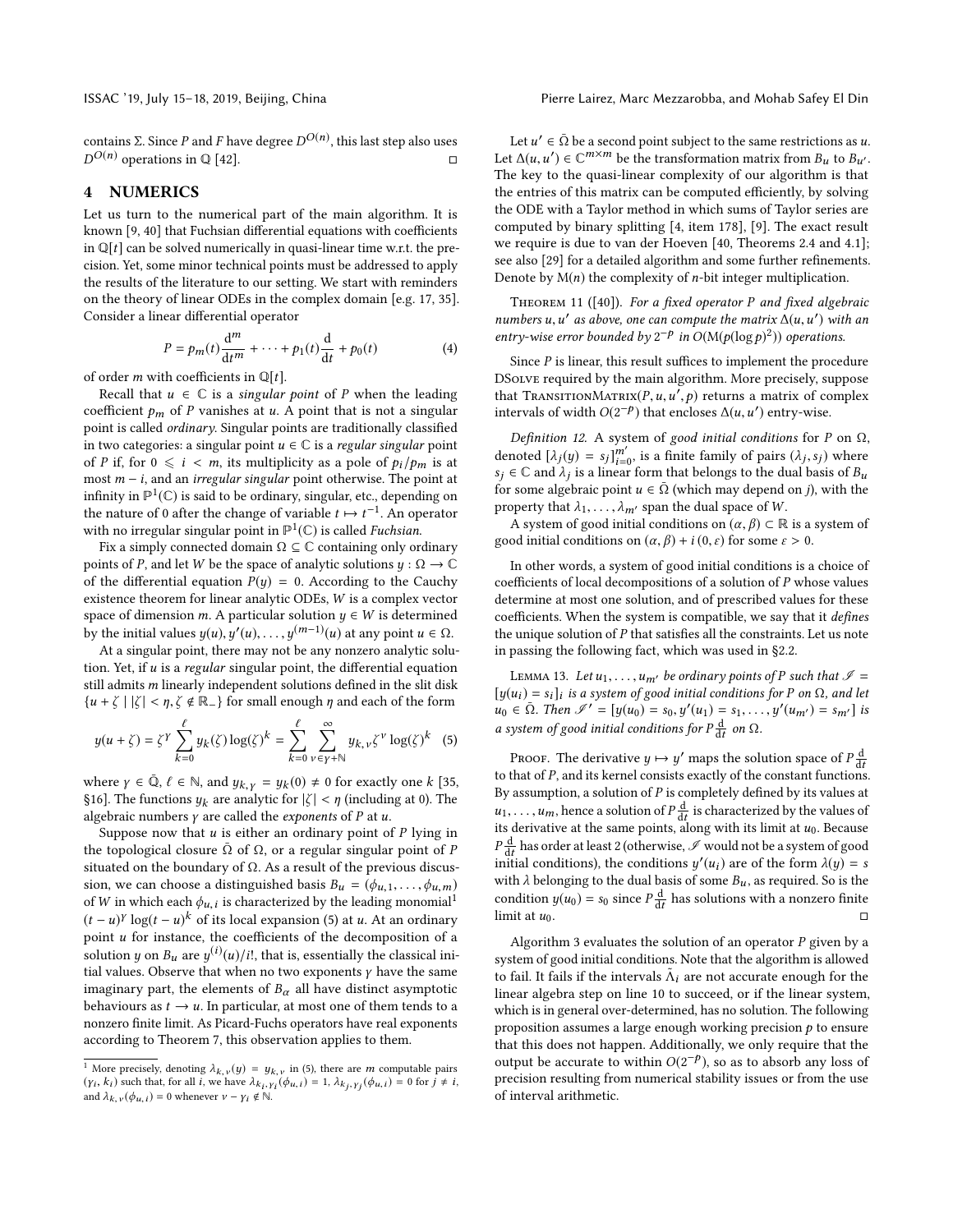Computing the volume of compact semi-algebraic sets ISSAC '19, July 15-18, 2019, Beijing, China

| <b>Algorithm 3</b> Solution of $P(y) = 0$ |                                                                                                        |  |  |  |
|-------------------------------------------|--------------------------------------------------------------------------------------------------------|--|--|--|
|                                           | 1: <b>procedure</b> $D\text{Solve}(P, [\phi^*_{u_i, j_i}(y) = \tilde{s}_i]^m_{i=1}, \alpha, p)$        |  |  |  |
| 2:                                        | $\triangleright \phi_{u,i}^*$ is the linear form dual to the element $\phi_{u,j}$ of $B_u$             |  |  |  |
| 3:                                        | if $B_{\alpha}$ has an element of leading monomial 1 then                                              |  |  |  |
| 4:                                        | $j_0 \leftarrow$ its index                                                                             |  |  |  |
| 5:                                        | else return 0                                                                                          |  |  |  |
| 6:                                        | $u_0 \leftarrow \alpha$ ; $\tilde{\Delta}_0 \leftarrow id$                                             |  |  |  |
| 7:                                        | for $1 \leq i \leq m$ do<br>$\triangleright$ using interval arithmetic                                 |  |  |  |
| 8:                                        | $\tilde{\Delta}_i \leftarrow \text{TransitionalMatrix}(P, u_{i-1}, u_i, p) \cdot \tilde{\Delta}_{i-1}$ |  |  |  |
| 9:                                        | $\Lambda_i \leftarrow j_i$ th row of $\Delta_i$                                                        |  |  |  |
| 10:                                       | solve the linear system $\tilde{\Lambda}_i \cdot \tilde{c} = \tilde{s}_i, 1 \leq i \leq m$ (or fail)   |  |  |  |
| 11:                                       | <b>return</b> the real part of $\tilde{c}_{j_0}$                                                       |  |  |  |

PROPOSITION 14. Suppose that the operator P is Fuchsian with real exponents. Let  $\alpha < \beta$  be real algebraic numbers, and let y be a real analytic solution of  $P(y) = 0$  on the interval  $(\alpha, \beta)$  such that  $y(t)$ tends to a finite limit as  $t \to \alpha$ . Let  $\mathscr{I} = [\lambda_i(y) = s_i]$  be a system of good initial conditions for P on  $(\alpha, \beta)$  that defines y.

Given the operator P, the point  $\alpha$ , a large enough working precision  $p \in \mathbb{N}$ , and an approximation  $\tilde{\mathscr{I}} = [\lambda_i(y) = \tilde{s}_i]$  of  $\mathscr{I}$  where  $\tilde{s}_i$ is an interval of width at most  $2^{-p}$  containing  $s_i$ , DSoLve $(P, \tilde{S}, \alpha, p)$ <br>(Algorithm 3) computes a real interval of width  $O(2^{-p})$  containing (Algorithm 3) computes a real interval of width  $O(2^{-p})$  containing<br> $\lim_{n \to \infty} \frac{u(t)}{n \cdot \lim_{n \to \infty} O(M(n(\log n)^2))}$  $\lim_{t\to\alpha} y(t)$  in time  $O(M(p(\log p)^2))$ .

PROOF. At the end of the loop, we have  $\Delta(\alpha, u_i) \in \tilde{\Delta}_i, 1 \le i \le m$ ,<br>d the entries of  $\tilde{\Delta}_i$  are intervals of width  $O(2^{-p})$ . The soofficients and the entries of  $\tilde{\Delta}_i$  are intervals of width  $O(2^{-p})$ . The coefficients  $c = (c_1)$  of the decomposition of u in the basis  $B$  satisfy  $\Delta_{i,j} c = c_j$  $c = (c_i)_i$  of the decomposition of y in the basis  $B_\alpha$  satisfy  $\Lambda_i \cdot c = s_i$ <br>for all i where  $\Lambda_i$  is the *i*-th row of  $\Lambda(\alpha, u_i)$ . As  $\emptyset$  is a system of for all *i*, where  $\Lambda_i$  is the *j*<sub>i</sub>th row of  $\Delta(\alpha, u_i)$ . As  $\mathcal{I}$  is a system of good initial conditions the linear system  $(\Lambda_i, \Lambda_i - \epsilon_i)$ , has no other good initial conditions, the linear system  $(\Lambda_i \cdot x = s_i)_i$  has no other solution. Step 10 hance succeeds in solving the interval version as solution. Step 10 hence succeeds in solving the interval version as soon as the  $\tilde{s}_i$  and the entries of the  $\tilde{\Delta}_i$  are thin enough intervals.<br>It then returns intervals of width  $O(2^{-p})$ It then returns intervals of width  $O(2^{-p})$ .<br>We assumed that u tands to a finite lim

We assumed that  $y$  tends to a finite limit at  $\alpha$ . It follows that the decomposition of y on  $B_{\alpha}$  only involves the basis elements with a finite limit at  $\alpha$ . Either  $B_{\alpha}$  contains an element  $\phi_{\alpha,j_0}$  that tends to 1, in which case limit  $\mu = c$ ; or every solution that converges tends in which case  $\lim_{\alpha} y = c_{j_0}$ , or every solution that converges tends<br>to zero, and then the limit is zero. Since by assumption, limit wis to zero, and then the limit is zero. Since, by assumption,  $\lim_{\alpha} y$  is real, we can ignore the imaginary part of the computed value. In both cases, the algorithm, when it succeeds, returns a real interval of width  $O(2^{-p})$  containing  $\lim_{\alpha} y$ .

As for the complexity analysis, all  $u_i$  including  $\alpha$  are algebraic,<br>ace Theorem 11 applies and shows that each call to TRANSITION hence Theorem 11 applies and shows that each call to TRANSITION MATRIX runs in time  $O(M(p(\log p)^2))$ . The matrix multiplications<br>at step 8 take  $O(M(n))$  operations. The cost of solving the linear at step 8 take  $O(M(p))$  operations. The cost of solving the linear system (which is of bounded size) is  $O(M(p))$  as well. The cost of the remaining steps is independent of  $p$ . the remaining steps is independent of  $p$ .

It remains to show how to implement PICKGOODPOINTS. Choosing the points at random works with probability one. The procedure described below has the advantage of being deterministic and implying (at least in principle) bounds on the bit size of the  $u_i$ .

LEMMA 15. Given P and two real numbers  $\alpha < \beta$ , one can deterministically select m points  $u_1, \ldots, u_m \in (\alpha, \beta) \cap \mathbb{Q}$  such that the evaluations  $y \mapsto y(u_i)$  are good initial conditions for P on  $(\alpha, \beta)$ .

PROOF. A sufficient condition for  $y \mapsto y(u_i)$  to be good initial conditions is that the matrix  $M = (\psi_j(u_i))_{i,j}$ , for some basis  $(\psi_j)$ <br>of W be invertible Let  $K \subset (\alpha, \beta)$  be a closed interval with rational of W, be invertible. Let  $K \subset (\alpha, \beta)$  be a closed interval with rational endpoints containing only ordinary points. Let  $u_1 = \min K$ . Assume without loss of generality  $u_1 = 0$ , and take  $(\psi_j) = B_{u_1}$ . The matrix M is then of the form  $(u_i^{j-1} + \eta_j(u_i))_{i,j=1}^m$  where, for all  $j, \eta_j(u) = O(u^m)$ <br>as  $u \to 0$ . In fact, there exists a computable  $[\alpha, \alpha, \beta]$  constant C as  $u \to 0$ . In fact, there exists a computable [e.g., 40] constant C<br>such that  $|u_1(u)| \leq C |u|^m$  for all  $u \in K$ . Therefore, one can compute such that  $|\eta_j(u)| \leq C|u|^m$  for all  $u \in K$ . Therefore, one can compute a value  $\varepsilon > 0$  such that *M* is invertible for any distinct  $u_2, \ldots, u_m$ <br>in (0,  $\varepsilon$ ). The result follows. in  $(0, \varepsilon)$ . The result follows.

In practice, one can reduce the number of recursive calls in the main algorithm by replacing, when possible, some of the conditions  $y(u_i) = s_i$  by conditions that result from the continuity of  $v(t)$  at exceptional points, or from its analyticity at singular points of the Picard-Fuchs operator lying in  $\mathbb{R} \setminus \Sigma$ . For instance, a solution that is analytic at  $u$  must lie in the subspace spanned by the elements of  $B_u$  of leading term  $(z - u)^{\gamma}$  with  $\gamma \in \mathbb{N}$  and no logarithmic part.

# 5 COMPLEXITY ANALYSIS

Let us finally study the complexity of Algorithm 2 to conclude the proof of Theorem 1. For fixed  $(f_1, \ldots, f_r)$ , all intermediate data (Picard-Fuchs equations, critical values and specialization points chosen for the recursive calls) are fixed thanks to the deterministic behaviour of PICKGOODPOINTS (Lemma 15). Thus, the number of recursive calls does not depend on  $p$ .

Now, the main point is to observe that, by Proposition 3, performing recursive calls with precision  $p + O(1)$  is enough. One can make the width of the output interval smaller than  $2^{-p}$  by doubling p and re-running the algorithm (if necessary with a more accurate and re-running the algorithm (if necessary with a more accurate approximation of  $\mathscr{I}$ ) a bounded number of times. By Proposition 14, the total cost of the calls to DSolve is  $O(M(p \log(p)^2))$ . The only other step whose complexity depends on *n* is the computation of other step whose complexity depends on  $p$  is the computation of real roots of fixed univariate polynomials in the base case, which takes  $O(M(p))$  operations using Newton's method. Using the bound  $M(p) = O(p \log(p)^{1+\epsilon})$ , Theorem 1 follows.<br>This theorem ignores the dependency of

This theorem ignores the dependency of the cost on the dimension  $n$  of the ambient space or the maximum degree  $D$  of the input polynomials. Under some assumptions, one can bound the number of recursive calls arithmetic cost of computing Picard-Fuchs equations and critical values as follows. First consider Algorithm 1, and let  $\delta$  be the degree of  $f$ . By Lemma 10, the number of critical values and the cost of computing them are bounded by  $\delta^{O(n)}$ ; in the notation of the elements the chouse that  $\ell < \delta^{O(n)}$ the notation of the algorithm, this shows that  $\ell \leq \delta^{O(n)}$ .<br>Linder Dimea's conjecture [12], the cost of computing the

Under Dimca's conjecture [12], the cost of computing the Picard-Fuchs equation is  $\delta^{O(n)}$  and it has order  $m \leq \delta^n$  according to the discussion following Theorem 8. One can likely obtain the same discussion following Theorem 8. One can likely obtain the same bounds without this conjecture by replacing the deformed equation of Section 2.2 by  $f - t \sum_i x_i^{\delta+n}$ , which permits using the "regular" case" of [5]. Solving the recurrence  $C(n+1, \delta) = \delta^{O(n)} C(n, \delta)$  shows that the algebraic steps of Algorithm 1 take  $\delta^{O(n^2)}$  operations in Q.<br>Turning to Algorithm 2, Lemma 10 and Theorem 8 show that

Turning to Algorithm 2, Lemma 10 and Theorem 8 show that the cost of the calls to CRITICALVALUES and PICARDFUCHS are dominated by that of the calls to Algorithm 1 (with an input polynomial of degree  $\delta \le rD$ ). Therefore, the algebraic steps use  $(rD)^{O(n^2)}$ <br>operations in  $\Omega$  in total as announced in  $\delta$ 1 operations in Q in total, as announced in §1.